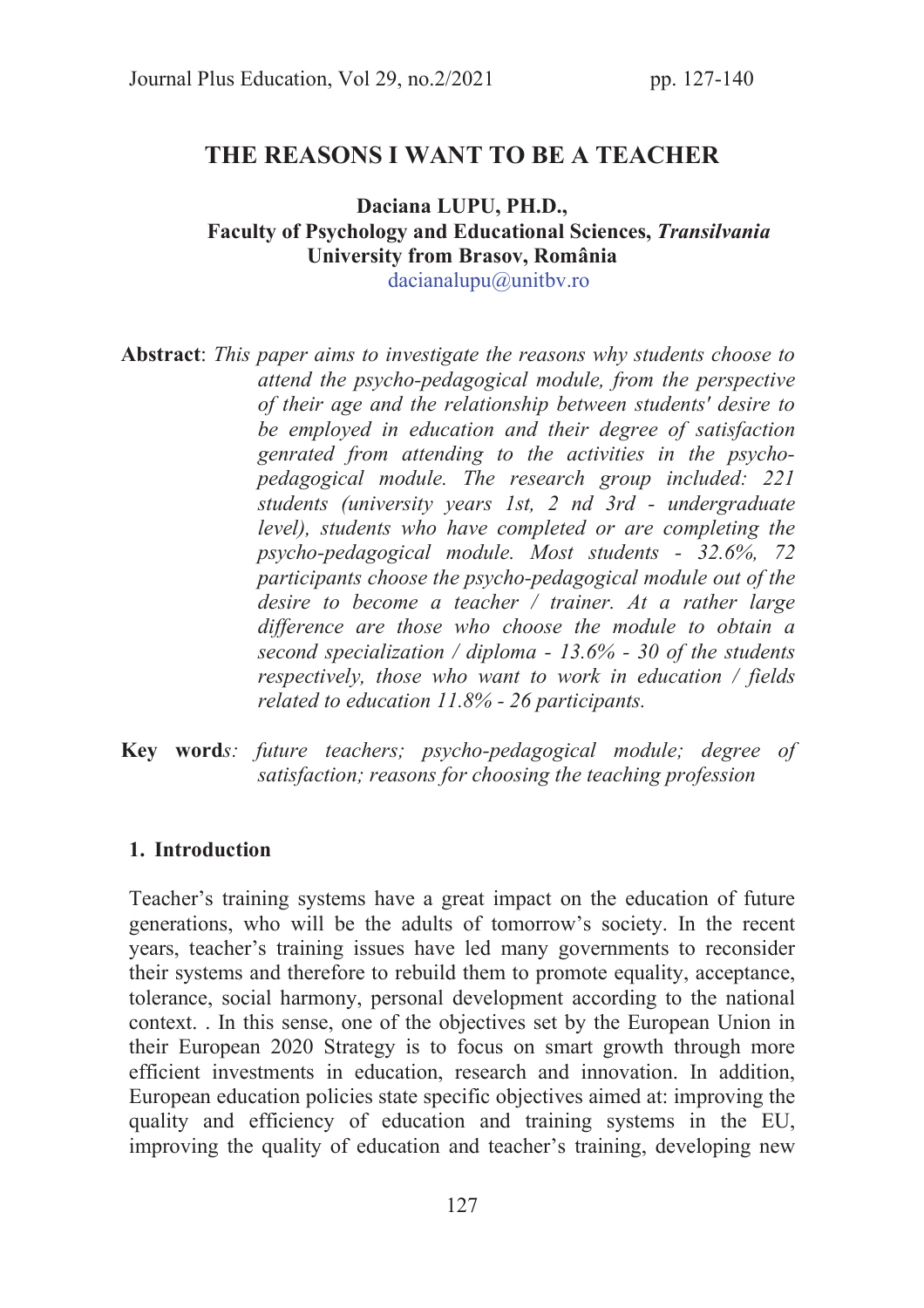skills concerning social skills and knowledge, ensuring access to ICT for teachers (Stăiculescu, 2013). This is how the implementation of a learning strategy focused on personality, on individuality will be possible, if the training is conceived as a communicative and cognitive learning activity between teachers and students, and learning is aimed for the development of both parties (Jumagalieva, Kussainova, Aitjanova, 2014).

## 2. Background

Teacher's training is the key component for a high-quality education (Buchberger et all., 2000) and the way in which teachers, at the beginning of their career, apply the skills they have trained, is a relevant aspect for evaluating the effectiveness of learningwhen training teachers (Ciraso, 2012). In the context of the harsh reality of the pandemic crisisfrom the beginning of the 21st century, the impact of information and communication technology (ICT) has led to changes in the teaching-learning process, especially in implementing ways and methods to improve the quality of education. It started from identifying teachers' attitudes and teaching needs with the help of information and communication technologies (ICT) in order to improve their training by changing the curriculum and by adapting the teaching-learning process to informational and communication technologies (Pegalajar Palomino, 2017) . A research carried out in Flanders (Belgium) investigated the training of future teachers for pre-school education in the field of ICT, while in their training phase. Gender and age did not affect the ICT competence of future teachers in educational practice and the results showed a positive impact of future teachers' attitudes towards ICT, as well as the ease of their usage and implementation in education (Tondeur, 2018). If we refer to the formation of teacher's identity, an important role is played by the interactions between personal histories and the ideal teacher identity for the future (O'Brien &Schillaci, 2002; Furlong, 2013; Sales de Melo, 2015). We wanted to see what are the reasons that determine studentsto choose teaching training courses. Two types of dispositions of future teachers were sustaining the choice of a teaching profession: instructive intention and instructive attention, dispositions oriented towards instructive intention being related to the curricular content, while dispositions oriented towards instructive attention addressedto the personal and contextual factors of teaching. (Tiilikainen, et. All., 2019). When asked, future teachers considered intrinsic, altruistic traits and those of establishing interpersonal relationships as being strong job-specific motivators (Brown, 2006; Chong & Low, 2009; Tustiawati, 2017). Moreover, teachers prefer altruistic and interpersonal work values, while non-teachers are more attracted to

individualistic work values, such as: career opportunities and executive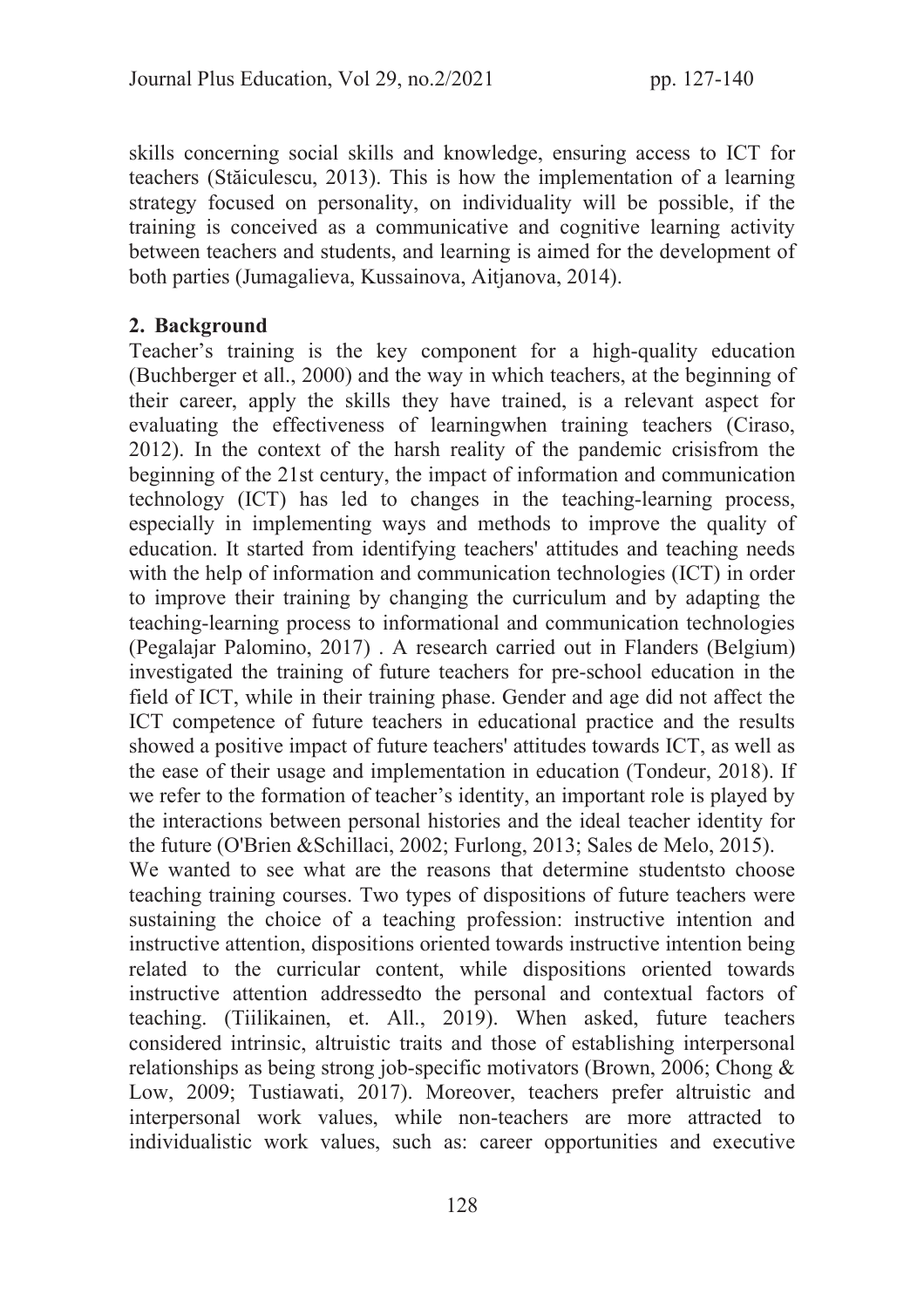power (Cooman, et all., 2007). When we talk about intrinsic and altruistic motivators, we refer to the desire to work with  $\ell$  to teach children (Jarvis  $\&$ Woodrow, 2005; Kyriacou, Hultgren, Stephens, 2006), to the pleasure generated by children's success (Kyriacou, 2007), to the development of skills and the knowledge that will be useful in their future teaching career (Struyven, Jacobs, Dochy, 2013), the joy they put into learning (Kyriacou, Hultgren, Stephens, 2006). Learning opportunities related to pedagogical content and teaching practice influence the enrichment of professional knowledge. While measures for pedagogical content related to teaching areas (adaptability in teaching, structuring of learning lessons) have effects on the enrichment of knowledge both at the individual level and at the level of the curriculum, didactic practice measures related to learning opportunities affect only the individual, or the future teacher (König, et all., 2017). There are also extrinsic factors that are mentioned, factors such as: good working conditions, long vacations and the ability to balance work and family responsibilities (Struyven, Jacobs, Dochy, 2013). Other extrinsic factors are mentioned by future Cypriot teachers who are pragmatic, wanting this profession for the salary and vacations associated with it. (Zembylas&Papanastasiou, 2004).

If we look at the teaching profession from a gender perspective, there were significant differences in motivation related to student characteristics, such as gender, age, educational background and self-reported academic achievement, suggesting that teacher's recruitment could benefit from population-specific approaches. that aim to increase the attractiveness of teacher learning and training (Struyven, Jacobs, Dochy, 2013). Research has shown that boys are generally less likely than girls to expect to work as teachers, as they tend to choose this profession in countries with a higher representation of male teachers and in countries that have higher salaries for teachers. (Han, Borgonovi&Guerriero, 2020). The age perspective is investigated in a comparative study on ICT skills and attitudes of student teachers. The study reveals that younger students lagged behind older male colleagues in terms of the ICT attitudes that have been studied (Murphy, 2000).

Mentoring has become an increasingly important aspect of the process by which future teachers begin to learn how to become teachers. In Spain, the strength of the feedback provided by mentors relies on the support, in the guiance provided, while the main weakness highlighted was the need for more detailed and continuous feedback provided by mentors (Agudo 2016). In England, prospective teachers consider mentoring to be the key aspect in their training, but they reproach mentors the fact that they are not always successful in creating the conditions for effective learning (Hobson, 2010).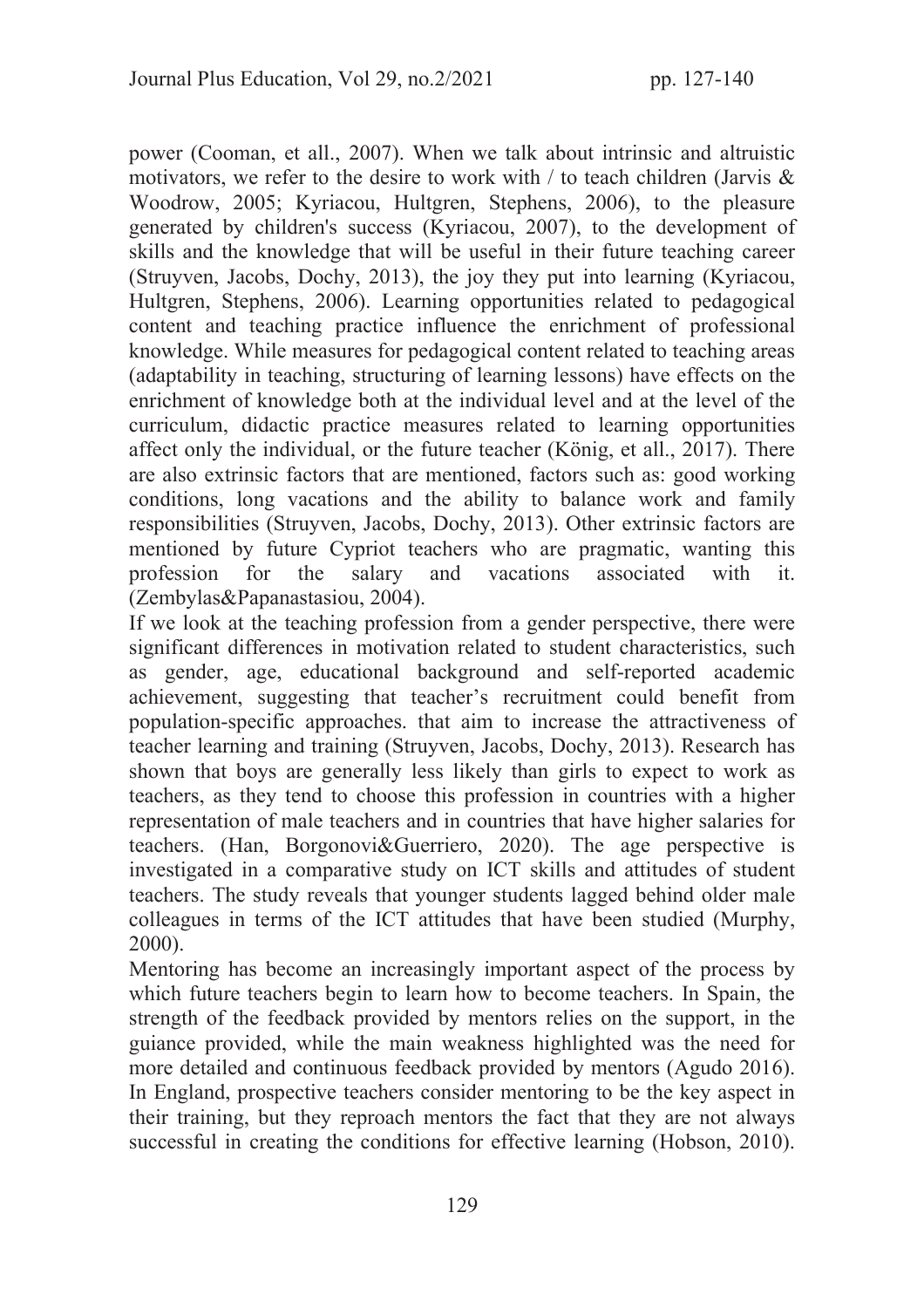Prospective teachers suggest that the research-based approach could be the main theme around which teacher education should be organized (Jyrhämä et all., 2008) as well as travel or teaching abroad - which are seen as teaching methods, leading to new perspectives. on the human, cultural differences and the professional identity of future teachers (Walters, Garii& Walters, 2009). But the higher education lacks the development of coherent education policies and decision-makers at all levels, responsible for implementing educational policies, if they had adequate resources they could take steps to develop a hospitable environment both structurally and culturally (Trowler&Bamber , 2007). Difficulties in integration were encountered by young teachers due to: the criteria for selecting suitable candidates for teacher training programs in preschool and primary education; coherence and management of teaching practice; the impact of certain projects on the set of qualifications of the beginner teacher (Pălăşan, 2015). But there are also withdrawals from teacher training courses, citing "personal" and "family" reasons, which combined with various issues related to the training institution and placement institutions for practice or internship provide a clearer picture of the phenomenon (Basit et all ., 2006). In Romania, studies related to the requirements of employers on the labor market have identified problems almost similar to those in other countries. The Romanian labor market is not structured and there is no national program to ensure such development, but nevertheless, universities must provide labor for the next three, four or five years. Research conducted for this purpose shows that work experience is considered by employers, a main criteria, stronger than the graduation degree or the reputation of the university where they have graduated (Roman, Maxim, &Manolică, 2013).

If we refer to the expectations of future teachers towards the job, we can start from what they want: control over their own work, including work autonomy and non-routine work, these are positively associated with job satisfaction. Control over money is positively associated with job satisfaction for the well-educated, but it is negatively associated with the poorly educated. Control over others does not increase the satisfaction expected of any group (Ross & Reskin, 1992). Answering to the question: What do future teachers want? one could say: leadership through transparent information of students, the opportunity to develop skills needed in teacher's education, improving research skills, improving pedagogical practice (Kosnik et all., 2011), improving teaching skills, redesigning certain courses (Brinkley-Etzkorn, 2018). In order to meet the needs of students, teacher training should improve the means used in ICT, achieve effective management of online learning, create / improve digital educational products, develop programs that stimulate: critical thinking, health education, education for diversity or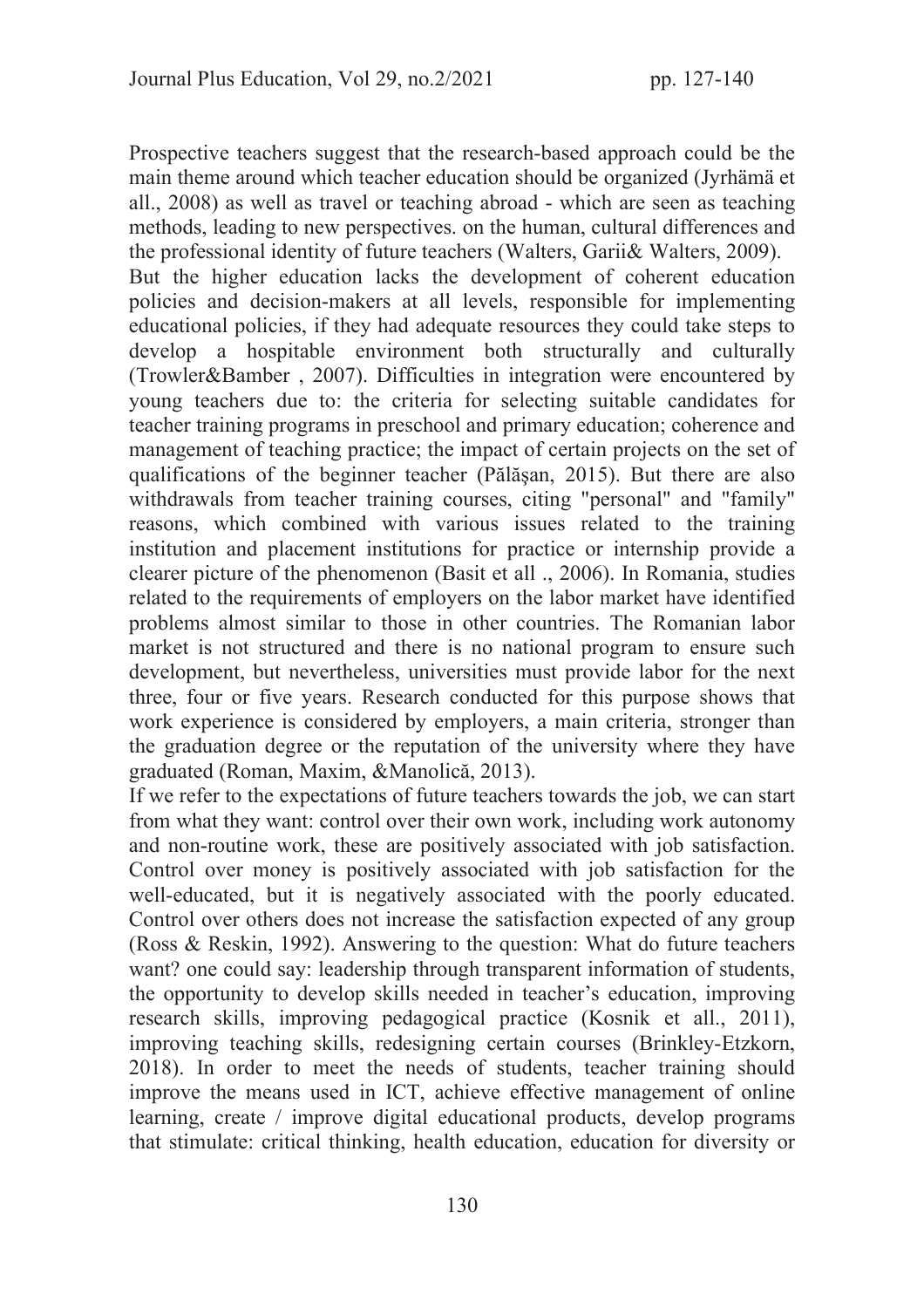sustainable development. To summarize: faculties that are training future teachers, need to redesign their curriculum to focus directly on developing the skills base needed for future teachers in order to teach effectively (Fullan, 1993).

## 3. Methodology

## 3.1. Research objectives and hypothesis

This research objectives are:

(1) analysis of the reasons why students choose to attend to the psycho-pedagogical module, from the perspective of their age.

(2) analyzing the relationship between the students' desire to be employed in education and their degree of satisfaction with the activities provided into the psycho-pedagogical module.

## Research hypothesis

- (1) the first hypotheses: presupunemcă, odată cu înaintareaînvțrstămotivelepentru care studențiiparcurgmodulpsihopedagogic se concentreazăpedorințaacestora de deveniprofesori, de a profesa, înviitorîndomeniulînvățământului
- (2) The second hypotheses: presupunemcăexistăcorelațiisemnificativeîntredorințastudenților de angajareînînvățământșigradul de mulțumirefață de activitățile din modululpsiho-pedagogic

## 3.2. Research method

The survey was focused on the questionnaire method, as this is the main method used in the research. The questionnaire was built on three main dimensions: choosing the faculty specialization, choosing the psychopedagogical module and socio-demographic data. The first dimension followed: the reasons for choosing the faculty, the people involved in the choice, the satisfaction with the training, the degree of readiness for employment, the expectations of the employers, the choice-wishes correspondence and the competencies formed by the faculty. The second dimension focused on the psycho-pedagogical module, is investigating: the reasons for choosing to attend the teaching module, the desire to be employed in education, the satisfaction with the activities provided within the module and the competencies formed by the psycho-pedagogical module. The third dimension concernes socio-demographic data: gender, age, faculty, specialization, year of study. Most of the items were closed response questions, including also items with scale type answers (from 1-10) and also have been included items of open answers. The questionnaire was constreucted and validated especially for this research, the calculated Alpha Chronbach coefficient had a high value level: 0.864. The data were collected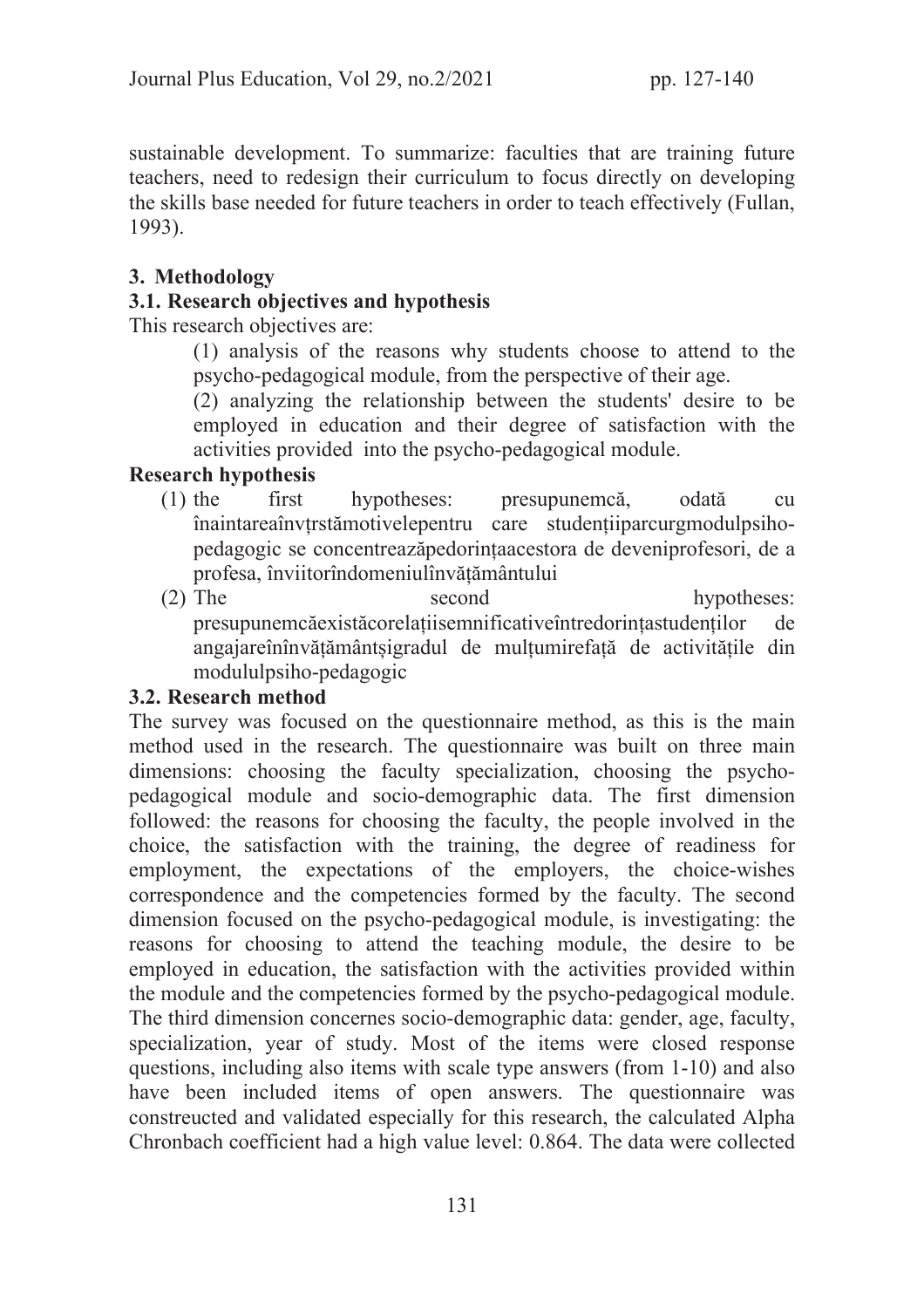since June until July 2019. The questionnaire was the self-applied type. Participants have been assured of the data confidentiality. On average, the completion of the questionnaire took 15-20 minutes for each participant. Initially, 258 questionnaires have been generated, out of which the incomplete ones were completely eliminated. Consent was obtained before the application of the tools, the subjects were being informed of the purpose of the research, also about the research methods and tools, the related risks and the rights they had as participants in the present research.

#### 3.3. Research group

The research group included 221 students (from years 1, 2, 3 of the faculty bachelor level), students who have completed or are completing the psychopedagogical module (N - 221). Out of them, 82.8% (183 subjects) were girls, the remaining 17.2% (38 subjects) were boys. If we look at the distribution by age, we notice that most of the respondents belong to the age range 21-25 years (84.2% - 186 subjects), following in a small percentage, those aged between 31-40 years (7.7% - 17 subjects), then those aged between 26-30 years (6.8% - 15 subjects) and finally, there are those over 41 years old (1.4% - 3 subjects). Another criteria for characterizing the research subjects was: the faculty they attend to. Thus, most students (33.0% - 73 subjects) were from the Faculty of Psychology and Educational Sciences and from the Faculty of Economics and Business Administration (25.8% - 57 subjects). Followed by those from the Faculty of Letters (16.7% - 37 subjects), from the Faculty of Physical Education and Mountain Sports (10.4% - 23 subjects), those from Music and Law (5.4% - 12 subjects), Sociology and Communication (1.8% - 4 subjects) and the fewest were from the Faculty of Electrical Engineering and Computer Science (1.4% - 3 subjects). Among the investigated students, most of themwere attending in the final year (year 3) - 94.1% - 208 students. Only 11 students (5.0%) were attending year 2 and there were only 2 students (0.9%) attending the 1styear at the University.

## 4. Results

We started with the analysis of the first hypothesis: we assume that, along with aging, the reasons why students attend the psycho-pedagogical modulecenters on their desire to become teachers, to practice in the future, in the field of education. We start from the data concerning the reasons why the psycho-pedagogical module is followed by all students, regardless of their year of study. Thus, most - 32.6%, 72 subjects choose the psychopedagogical module out of the desire to become a teacher / trainer. On a rather significantly different spectrum are those who choose the module to obtain a second specialization / diploma - 13.6% - 30 of the subjects respectively, those who want to work in education / education-related fields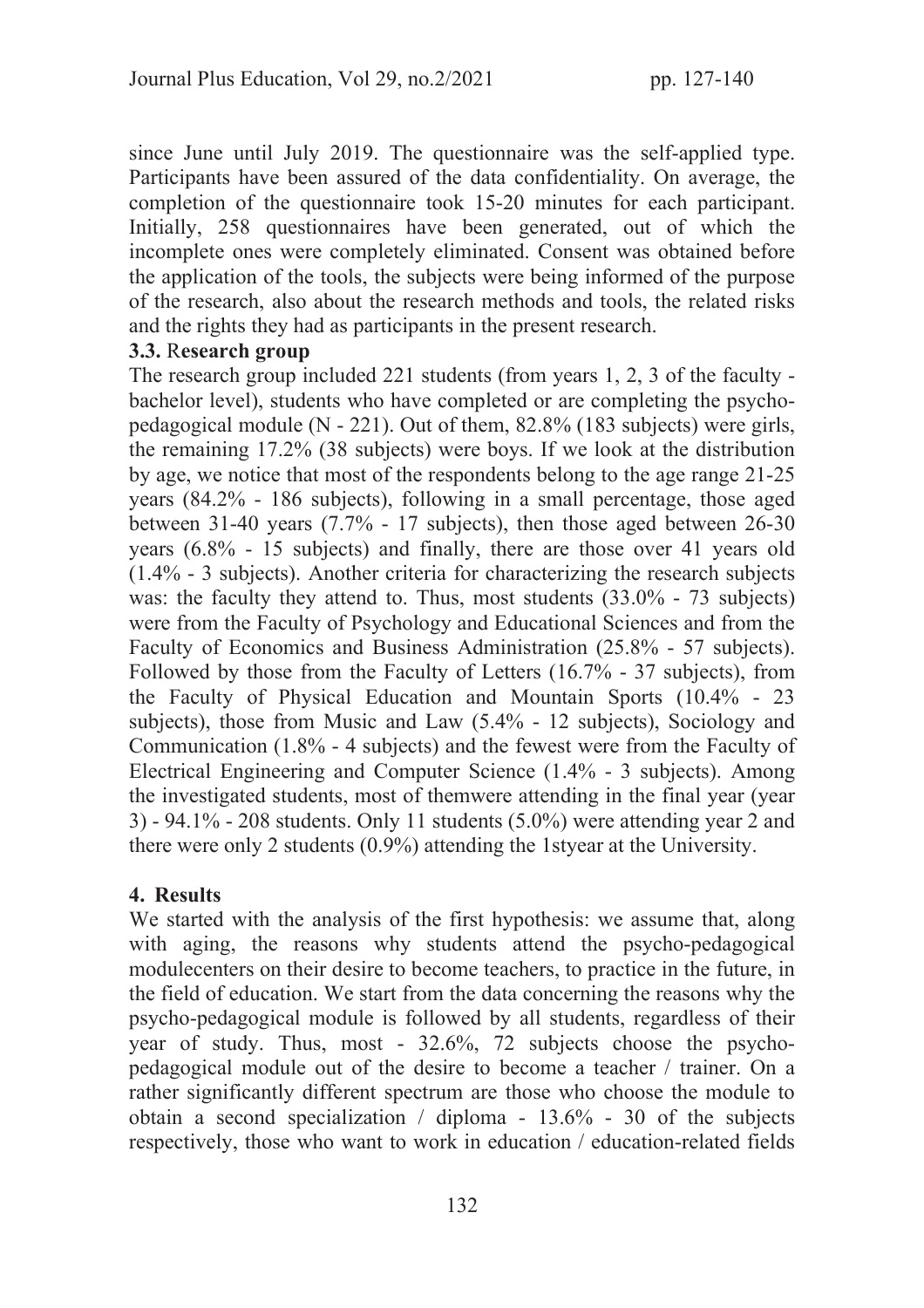11.8% - 26 of the subjects (intrinsic reasons, confirmed also by other research: Cooman, et al. (2007), Jarvis & Woodrow (2005), Kyriacou, Hultgren, Stephens (2006) Following the application of the one-way ANOVA test, correlating the values of the reasons for choosing the psychopedagogical module and the age, the results generated F with 3 and 217 degrees of freedom, with the value 16,276 and a significant correlationon the level of .000 - F (3,217) = 16,276, we have the correlation  $p < .000$ . pedagogical (see Table 1).

*Table 1. One-way ANOVA test results correlating between the age of the subjects and the reasons for opting for the psycho-pedagogical module* 

|                      | Sum of         |     | Mean      |        |      |
|----------------------|----------------|-----|-----------|--------|------|
|                      | <b>Squares</b> | Df  | Square    | F      | Sig. |
| <b>Between</b>       | 49249.059      |     | 16416.353 | 16.276 | .000 |
| Groups               |                |     |           |        |      |
| <b>Within Groups</b> | 218865.366     | 217 | 1008.596  |        |      |
| Total                | 268114.425     | 220 |           |        |      |

If we go on a more in depth analysis analyze of the reasons why students follow the psycho-pedagogical module depending on their age of the subjects, one can note that for students aged between 21-25 years attend the psycho-pedagogical module with the aim become teachers (34.94%), do it to obtain a second specialization / diploma (13.97%), do it to work in education / fields related (12.90%) but also they attend for the opportunity to learn something new (6.98%), or out of curiosity (5.91%), or to help them improve / develop personally (4.83%), or because they like children / at the suggestion of other people from: family, colleagues, friends (3.22%) and a few other reasons with percentages below 2%. If for students aged 21-25, the reasons extend to a wider range, students aged 26-30 restrict their reasons to: to become a teacher / to obtain a second specialization or diploma / because they like children (each with 26.66%), to help them improve their skills (13.33%) and to work in education / related fields (6.66%). The reasons for students aged 31-40 are even more precise and limited: to become a teacher (58.82%), to acquire a second specialization / diploma (35.29%) and to help them improve (5.88%). Very precise when it comes to reasons are the oldest of the students, those over 40 years old, who attend the psycho-pedagogical module: to become a teacher / to obtain a second specialization or diploma / to work in education / fields related (each with 33.33%).

We wanted to investigate how the reasons of covering the participation into the psycho-pedagogical module look like from the gender perspective. The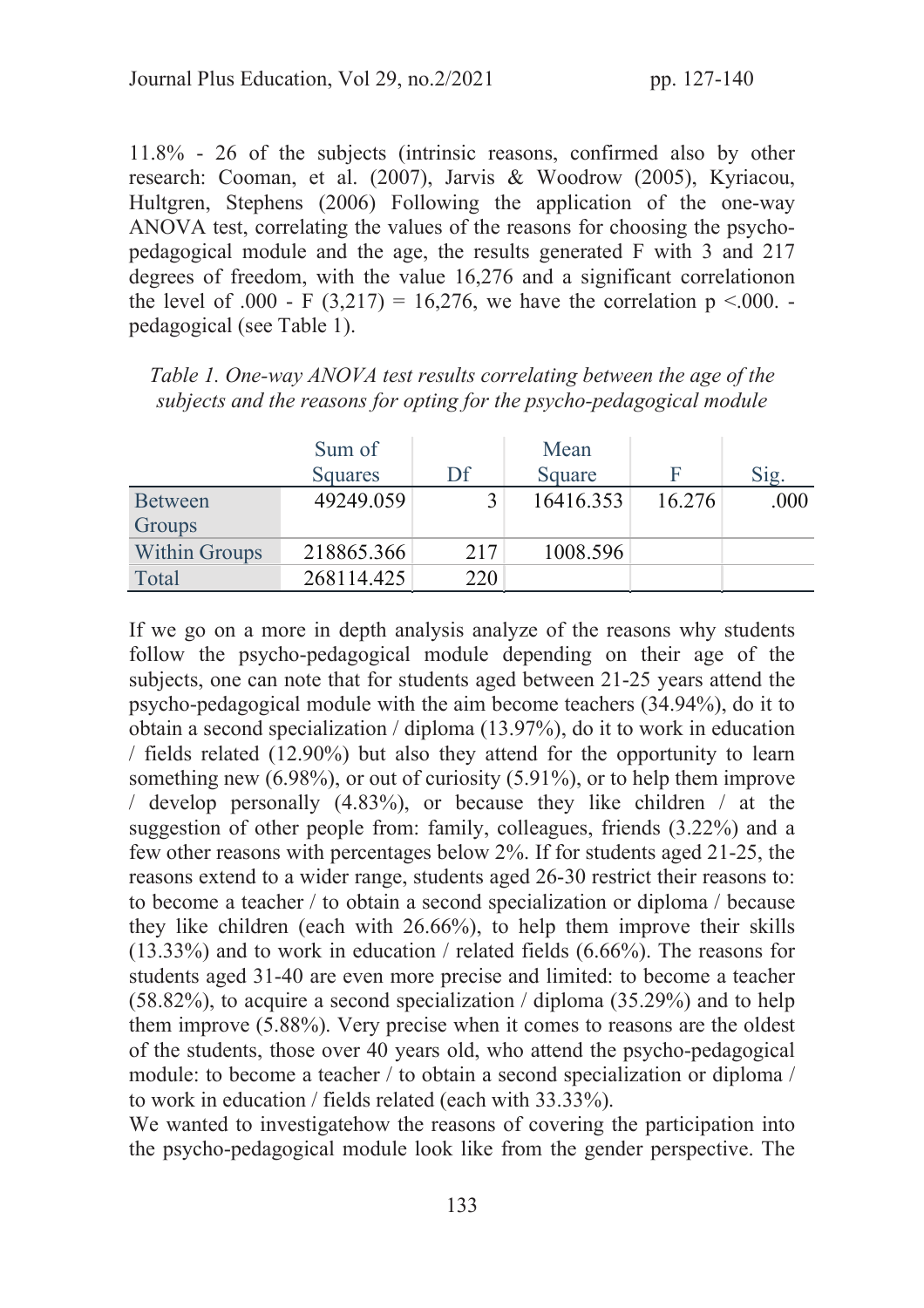analysis of the Independent Samples Test shows that there are no differences in the reasoning for attending the psycho-pedagogical module stated by girls and boys (the significance threshold is higher than 0.05). The analysis of the percentages registered by the reasoning for attending the psycho-pedagogical module shows that both girls and boys choose, first of all, to go through the psycho-pedagogical module in order to become teachers (36.18% - of girls and 51.51% of boys). Then the girls choose to attend the psycho-pedagogical module to acquire a second specialization / diploma (17.76%), respectively to work in education / related fields (11.84%). The same reasons, but reversed as a percentage, are registered by boys: to work in education / related fields (24.24%) and to obtain a second specialization / diploma  $(9.09\%)$ .

We have also stopped to analyze the reasons for participating the psychopedagogical module from the perspective of the faculty type. Here, too, there is a focus of motivations relying on: becoming a teacher, working in education / related fields and acquiring a second specialization / diploma, were most of the options. The students who have choosen the reason: to become a teacher are those from: Economic Sciences and Business Economics, Letters, Psychology and Education Sciences, Music, Physical Education and Mountain Sports. Acquiring a second specialization / diploma is another reason chosen by other students from the faculties: Economics and Business Economics, Psychology and Education Sciences and Law and Sociology. Working in education / related fields is another reason why the psycho-pedagogical module is followed by the students of the faculties: Physical Education and Mountain Sports, Letters, Economic Sciences and Business Economics.

The analysis of the second research hypothesis: we assume that there are significant correlations between the desire of students to engage in education and the degree of satisfaction with the activities included in the psychopedagogical module. We began with the investigation of the correlation between the two variables. A Spearman-type correlation was calculated between the students' desire to be employed in education and the degree of satisfaction with the activities provided by the psycho-pedagogical module. It has been obtained a positive but weak value, .302 \*\* for a significance threshold p - 0.01. So, if the degree of student satisfaction towardsthe activities carried out through the psycho-pedagogical module increases, their desire to be employed in education could also increase.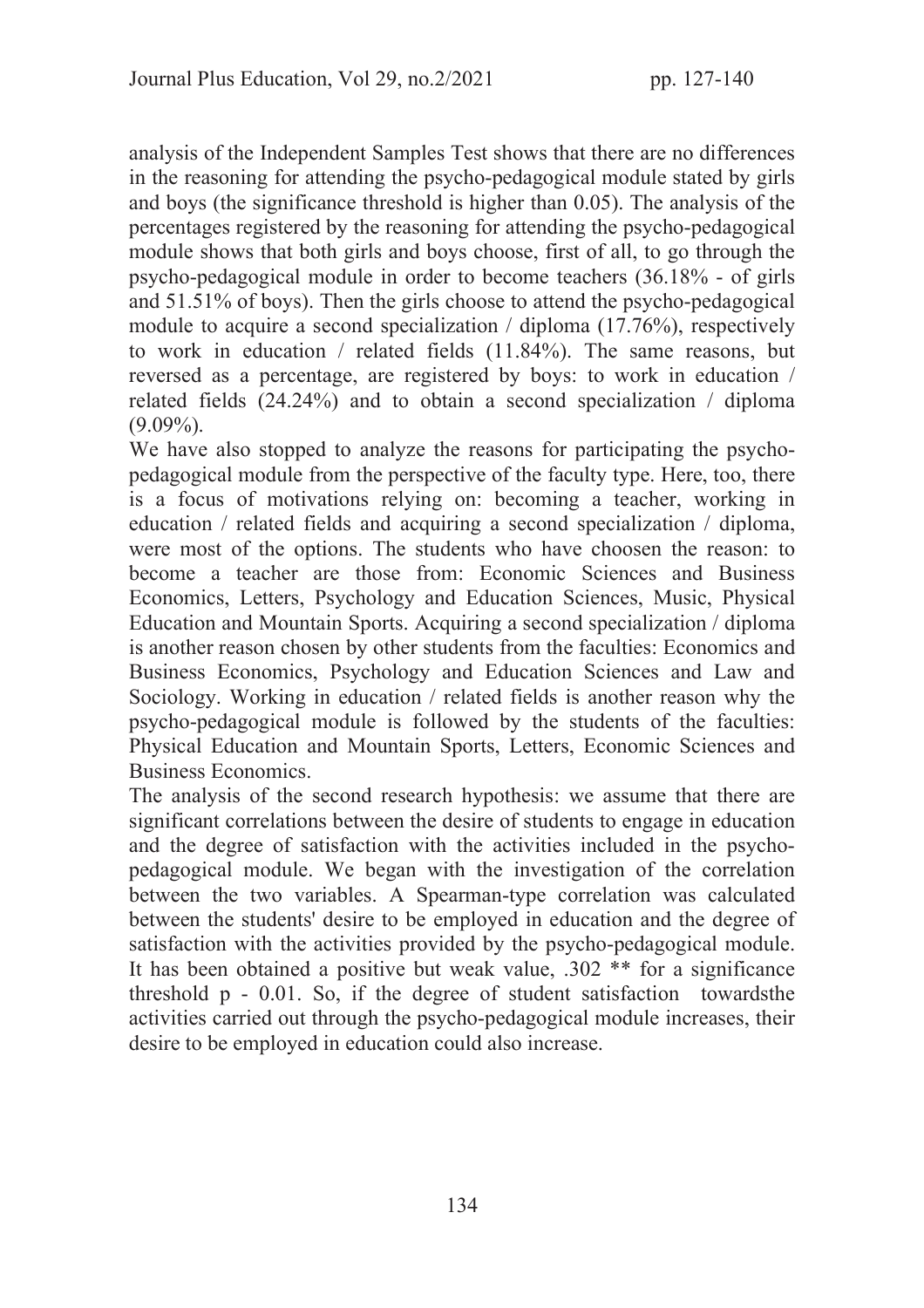| the activities included in the psycho-pedagogical module |                                                                          |                            |                                 |                                 |  |  |  |
|----------------------------------------------------------|--------------------------------------------------------------------------|----------------------------|---------------------------------|---------------------------------|--|--|--|
|                                                          |                                                                          |                            | Desire for<br>employm<br>ent in | The<br>degree of<br>satisfactio |  |  |  |
|                                                          |                                                                          |                            | education                       | n                               |  |  |  |
| Spearman's Desire for<br>rho                             | employment in<br>education                                               | Correlation<br>Coefficient | 1.000                           | $.302$ <sup>**</sup>            |  |  |  |
|                                                          |                                                                          | $Sig. (2-tailed)$          | $\bullet$                       | .000                            |  |  |  |
|                                                          |                                                                          | N                          | 221                             | 221                             |  |  |  |
|                                                          | The degree of<br>satisfaction                                            | Correlation<br>Coefficient | $.302**$                        | 1.000                           |  |  |  |
|                                                          | concerning the<br>activities included<br>into the psycho-<br>pedagogical | Sig. (2-tailed)            | .000                            |                                 |  |  |  |
|                                                          |                                                                          | N                          | 221                             | 221                             |  |  |  |

#### *Table 2. The results of the Spearman-type correlation between the students' desire for employment in education and the degree of satisfaction towards the activities included in the psycho-pedagogical module*

\*\*. Correlation is significant at the 0.01 level (2-tailed).

module

Looking separately, at the two variables were found the following correlations :

• the degree of satisfaction with the activities included into the psychopedagogical module -states a calculated average value of 7.52, where the minimum is 1, the maximum is 10 and the standard deviation is 2.91. Most students - 74.2% (164 subjects) are satisfied with the activities carried out through the psycho-pedagogical module, offering grades between 8-10. Fewer students give the maximum grade, only 21 students (16.7%). We can say that it is gratifying that only 3 students (1.4%) give a grade of 6,wich is the lowest grade granted to the activities in the psycho-pedagogical module. If we look at the degree of satisfaction of students from the perspective of the age of the respondents, we can say: the older the students, the higher the grades they give to the activities in the psycho-pedagogical module. Only grades 9 and 10 have been given by students aged 31-40 years old, respectively over 41 years old, as follows: grade 9 were offered by 76.47% of students aged 31-40 years, respectively 66.66% of students aged over 41 years ; grade 10 was offered by 23.52% of students aged 31-40 years and 33.33% of students aged over 41 years. Concerning students that are aged at 26-30 years, they haveprovided grades of 8, there have been 60%, grades of 9, offered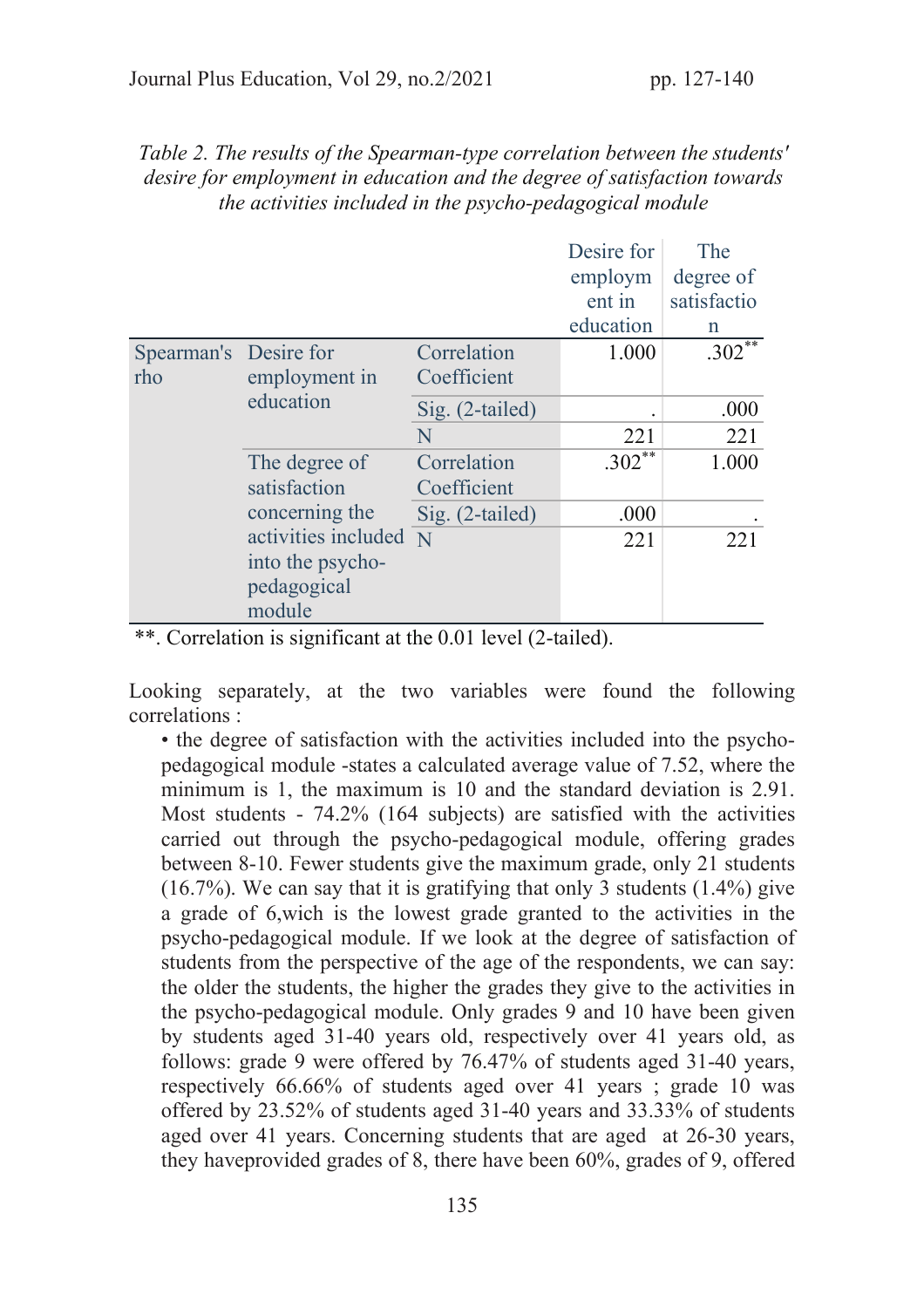by13.33% subjects and grade 10, were offered by 26.66% subjects. We can say that the most demanding were the students aged 21-25. On this age spectrum, the range of marks was stated between 6 and 10, as follows: 1.61% of the subjects gave a grade of 6, 15.59% of the subjects gave a grade of 7, 32.25% of the subjects gave a grade of 8, 32.79% of the subjects gave grade 9 and 17.74% giving the maximum grade, 10. Calculation of Test Chi Square shows significant differences by the age of the subjects and the degree of satisfaction concerning the activities of the psycho-pedagogical module at  $\chi$ 2 (18) = 59.78, p = 0.04 with a moderate effect for  $\varphi = 0.520$  Phi coefficient.

• students' desire to be hired in education - it is big, 75.5% (167 subjects) of the students declaring that they would like to be hired in education at the end of the psycho-pedagogical module. Analyzing by age, the desire for employment is observed, as well as the degree of satisfaction which has been more clearly outlined by older students who stated their desire to be employed in education. All students who are aged between 31-40 and those over the age of 41 say they want to get involved in education. Students aged 26-30, we have register ed a percentage of 12.5% as they say they do not want to engage in education and the percentage increases to 27.95% for students aged 21-25. As they progress in attending the psycho-pedagogical module, in general, the number of students decreases, remaining those interested in the activity of teaching. If we look at the desire to be employed in education from the perspective of the gender of the subjects, female subjects - 77.05% manifest this desire in a higher percentage than the male ones - 68.43%.

#### 5. Conclusions

One can conclude that most participants- 32.6%, 72 havechosen to attend the psycho-pedagogical module out of the desire to become a teacher / trainer. At a rather significant difference are stated those who choose the module to obtain a second specialization / diploma - 13.6% - 30 subjects respectively, those who want to work in education / fields related to education 11.8% - 26 subjects. Following the application of the one-way ANOVA test, correlating between the reasoning for choosing the psychopedagogical module and the age of the subjects, an F variable was obtained with 3 and 217 degrees of freedom, on the value point of 16,276 and significantly at the level of .000 - F  $(3,217) = 16,276$ , p <.000. It can be stated that there is a significant connection between the age of the subjects and the reasons for choosing the psycho-pedagogical module. Very specific when it comes to reasons are older students, over 40 years, who attend the psycho-pedagogical module: to become teachers / to obtain a second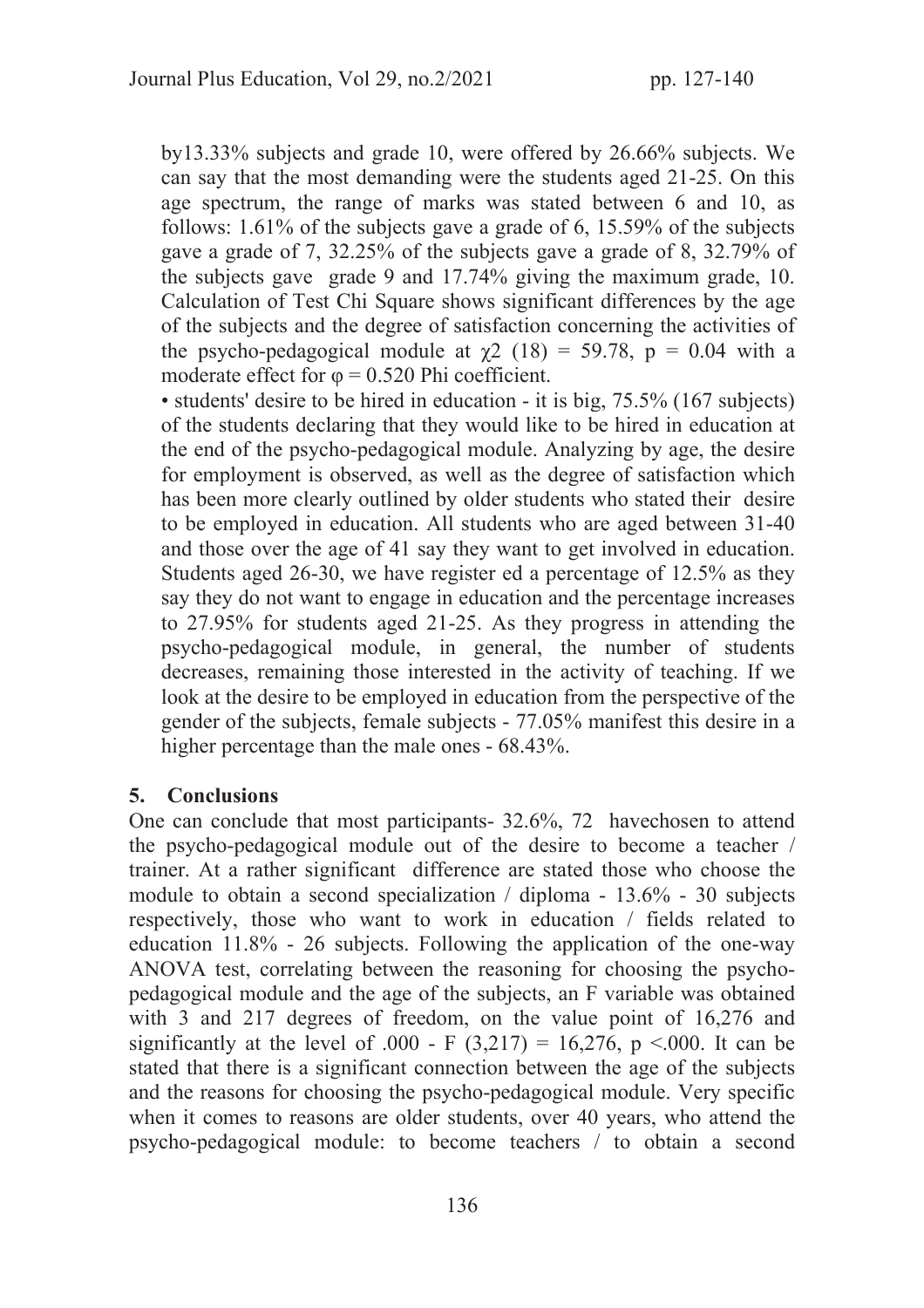specialization or diploma / to work in education / related fields (each of them by 33.33%). The analysis of the Independent Samples Test shows that there are no differences in the reasoning for choosing to participate into the psycho-pedagogical module by gender perspective, girls and boys (the significance threshold is higher than 0.05). It is shown that both girls and boys choose, first of all, to attend the psycho-pedagogical module to become teachers (36.18% - of girls and 51.51% of boys). Then the girls choose participate into the psycho-pedagogical module to acquire a second specialization / diploma (17.76%), respectively to work in education / related fields (11.84%). The same reasons, but reversed as a percentage, are registered by boys: to work in education / related fields (24.24%) and to obtain a second specialization / diploma (9.09%). A Spearman-type correlation was calculated between the students' desire to be employed in education and the degree of satisfaction concerning the activities included into the psycho-pedagogical module. This has a positive but weak value, .302 \*\* for a significance threshold p - 0.01. So, if the degree of students 'satisfactionregarding the activities carried out through the psychopedagogical module increases, their desire to be employed in education could also increase. Calculation of Chi Square Test brings significant differences by correlating the age of the subjects and the degree of satisfaction related to the activities of the psycho-pedagogical module at  $\chi$ 2 (18) = 59.78,  $p = 0.04$  and this has a moderate effect for  $\varphi$  = we can see a 0.520 Phi coefficient. If we look at the degree of student satisfaction from the perspective of respondents age, we can comment that: the older the students, the higher the grades they give to the activities included in the psycho-pedagogical module. Analyzing the variables of: age, the desire for employment, as well as the degree of satisfaction, it was observed that older students have more clearly outlined the desire to be employed in education. All students between the ages of 31-40 and those over the age of 41 say that they want to get involved in education. For studentsaged between26-30, we register a percentage of 12.5% of respondents, who say they do not want to engage in education and the percentage increases to 27.95% for students aged 21-25. As they advance in attending the psycho-pedagogical module, in general, the number of students decreases, remaining only those interested in the activity of teaching. This research asks a question that opens new leads for future studies, "How do we motivate students who attend the psychopedagogical module to complete their studies?"

#### References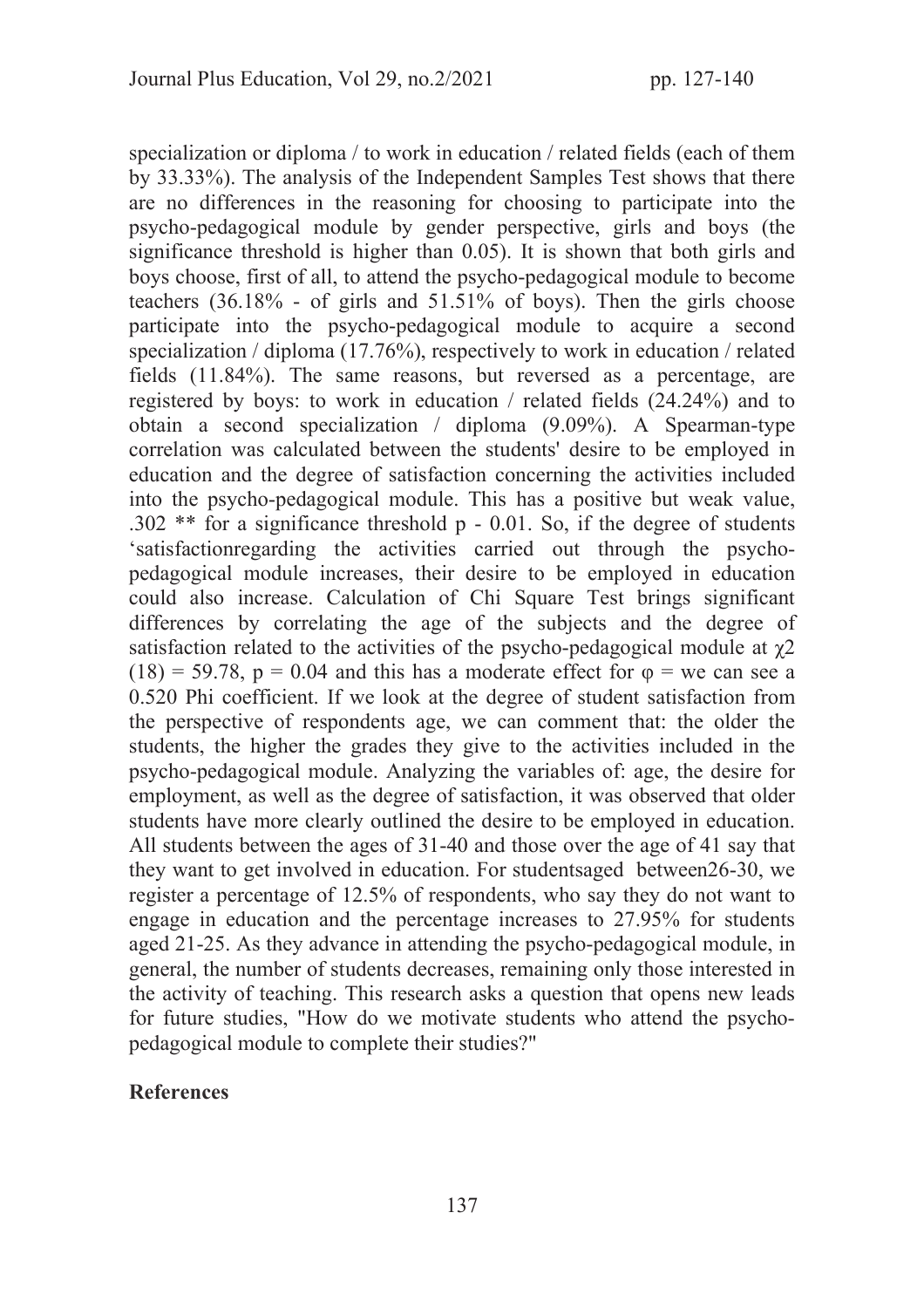- (\*\*\*). (2013). Analysis of the relationship among training, skills and contentement of the employers.Roman, T., Maxim, E., Manolică, A. *The Annals Of The University Of Oradea XXII.* 1635-1644.
- Agudo J.D.M. (2016). What Type of Feedback do Student Teachers Expect from their School Mentors during Practicum Experience? The Case of Spanish EFL Student Teachers. *Australian Journal of Teacher Education Volume 41* (5), 36-51. Online. http://ro.ecu.edu.au/ajte/vol41/iss5/3
- Basit, T.N., Roberts, L., McNamara, O., Carrington , B., Maguire, M., Woodrow, D. (2006). Did they jump or were they pushed? Reasons why minority ethnic trainees withdraw from initial teacher training courses. *British Educational Research Journal*32 (3), 387-410. https://doi.org/10.1080/01411920600635411
- Brinkley-Etzkorn, K.E. (2018). Learning to teach online: Measuring the influence of faculty development training on teaching effectiveness through a TPACK lens. *The Internet and Higher Education38*, 28- 35.https://doi.org/10.1016/j.iheduc.2018.04.004
- Brown M.M. (2006). Caribbean First‐year Teachers' Reasons for Choosing Teaching as a Career*. Journal of Education for Teaching 18* (2), 185-195. https://doi.org/10.1080/0260747920180207
- Chong, S., Low, E. (2009). Why I want to teach and how I feel about teaching—formation of teacher identity from pre-service to the beginning teacher phase. *Educational Research for Policy and Practice* 8.https://doi.org/10.1007/s10671-008-9056-z
- Ciraso, A. (2012). An Evaluation of the Effectiveness of Teacher Training: Some Results from a Study on the Transfer Factors of Teacher Training in Barcelona Area. *Procedia - Social and Behavioral Sciences46*, 1776-1780. DOI: 10.1016/j.sbspro.2012.05.377
- Furlong, C. (2013). The teacher I wish to be: exploring the influence of life histories on student teacher idealised identities. European *Journal of Teacher Education 36* (1), 68-83. https://doi.org/10.1080/02619768.2012.678486
- Fullan, M.G. (1993). Why Teachers Must Become Change Agents*. Educational Leadership 50* (6), 12-17. EJ459419
- Han, S.W., Borgonovi, F., Guerriero, S. (2020). Why don't more boys want to become teachers? The effect of a gendered profession on students' career expectations. *International Journal of Educational Research103*, 101645.https://doi.org/10.3102/0002831217729875
- Hobson, A.J. (2010). Student Teachers' Perceptions of School-based Mentoring in Initial Teacher Training (ITT). *Mentoring & Tutoring: (Partnership in Learning 10* (1), 5-20.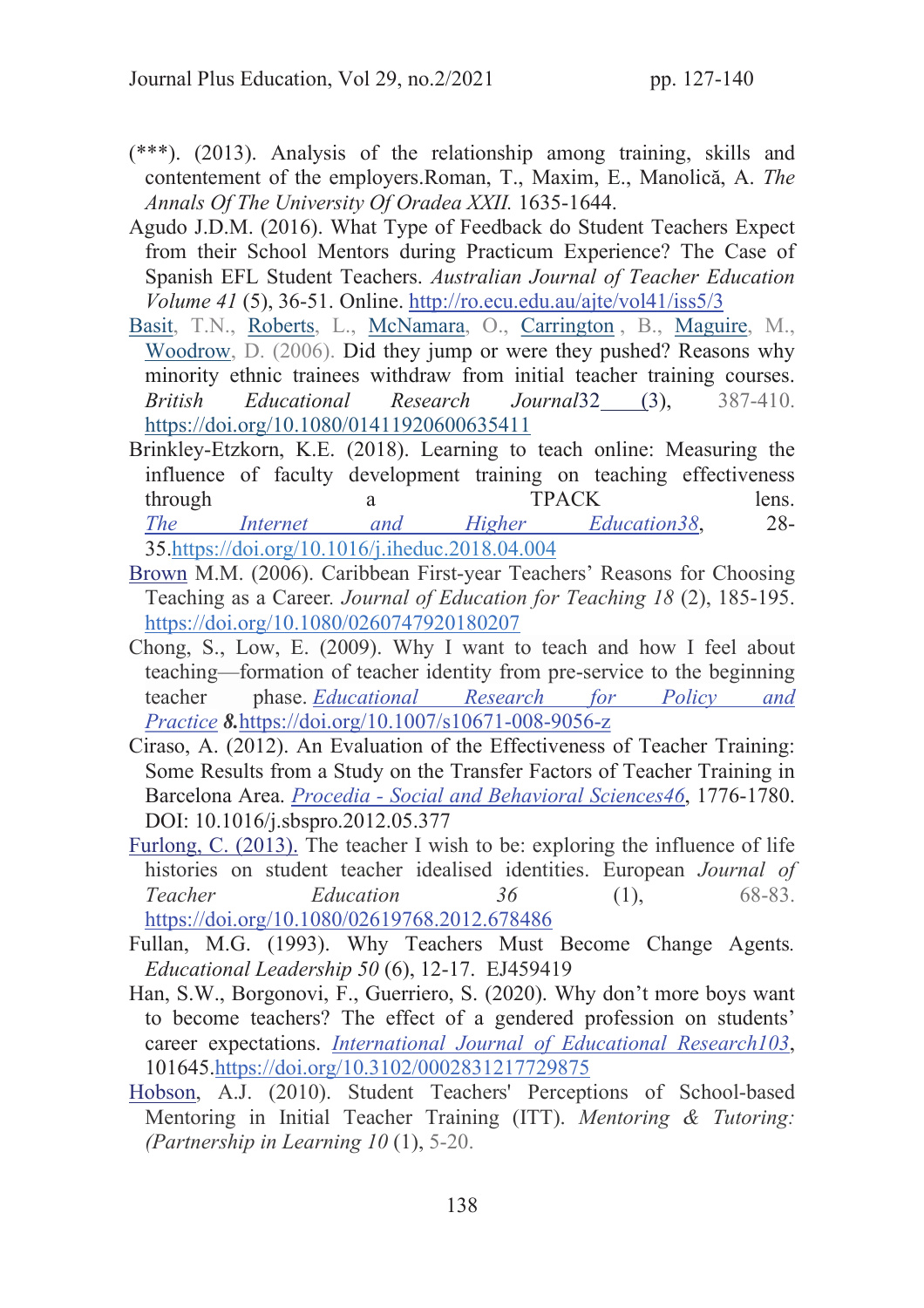- Jarvis, J., Woodrow, D. (2005). Reasons for choosing a teacher training course. *Research in Education 73* (1), 29-35. https://doi.org/10.7227/RIE.73.3
- Jumagalieva, L., Kussainova,M., Aitjanova, Z. (2014). About Teacher Training for the Work in the Conditions of Personality-oriented Education. *Procedia - Social and Behavioral Sciences140*, 324-327. 10.1016/j.sbspro.2014.04.428
- Jyrhämä, R.,Kynäslahti, H., Krokfors,L., Byman,R., Maaranen, K., Toom, A. (2008). The appreciation and realisation of research‐based teacher education: Finnish students' experiences of teacher education. *European Journal Education* 31 (1), 1-16. https://doi.org/10.1080/02619760701844993
- König, J., Ligtvoet, R., Klemenz, S., Rothland, M. (2017). Effects of opportunities to learn in teacher preparation on future teachers' general pedagogical knowledge: Analyzing program characteristics and outcomes. *Studies in Educational Evaluation53,* 122-133. http://dx.doi.org/10.2016/j.stueduc.2017.03.001
- Kosnik, C.,Cleovoulou, Y., Fletcher, T., Harris,T., McGlynn-Stewart, M.,Beck, C. (2011). Becoming teacher educators: an innovative approach to teacher educator preparation. *Journal of Education for Teaching 37* (3), 351-363. https://doi.org/10.1080/02607476.2011.588027
- Kyriacou C., Hultgren, Å., Stephens, P. (2006). Student teachers' motivation to become a secondary school teacher in England and Norway. *Teacher Development 3* (3), 373-381. https://doi.org/10.1080/13664539900200087
- Kyriacou, C. (2007). Beginning teachers' expectations of teaching. *Teaching and Teacher Education23* (8), 1246-1257. https://doi.org/10.1016/j.tate.2006.06.002
- Murphy, C. (2000). Effective Use of ICT by Student Teachers Is It Improving? *Society for Information Technology & Teacher Education International Conference.*
- O'Brien,L.M., Schillaci, M.(2002).Why Do I Want to Teach, Anyway? Utilizing autobiography in teacher education. *Teaching Education 13* (1), 25-40, DOI: 10.1080/1047210120128564
- Pălăşan, T. (2015). Increased Professionalization, Priority of Teacher Training. *Procedia - Social and Behavioral Sciences180*, 930-936. https://doi.org/10.1016/j.sbspro.2015.02.246
- Pegalajar Palomino, M.P. (2017). Teacher Training in the Use of ICT for Inclusion: Differences between Early Childhood and Primary Education. *Procedia - Social and Behavioral Sciences237*, 144-149. DOI: 10.1016/j.sbspro.2017.02.055